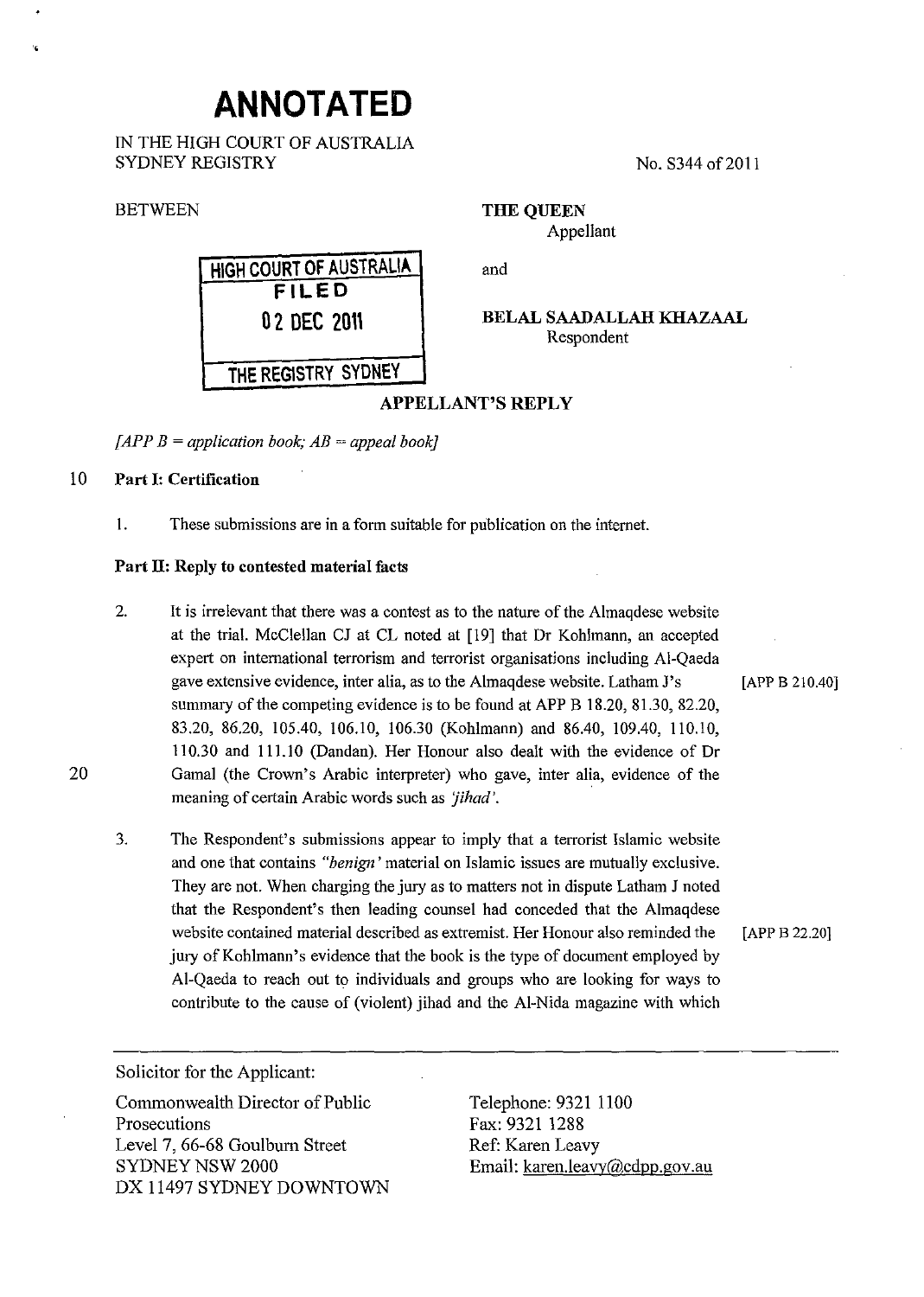the Respondent was strongly connected gave prominence to the views of Al-Qaeda members including Osama bin Laden and Sheikh AI Maqdissy, the namesake of the Almaqdese website.<sup>1</sup>  $[APP B 82.10-83.10]$ 

## **Part VI: Reply to respondent's argument**

- 4. *Braysich v R* (2011) 85 ALJR 593 is not inconsistent with this case for the reasons given by McClellan CJ at CL at [131]. Hall J did not discuss *Braysich*. [APP B 244.10] McCallum J touched on *Braysich* by way of addendum at [488]-[489]. Her Honour doubted that there was any difference in substance between the test posed by s.l3.3 of the Code and that posed under s.998(6) of the Corporations Law of Western Australia as incorporated into the Corporations Act 2001 (Cth) but found it unnecessary to resolve that question.
- 5. It is submitted that the debate at paras 6.3-6.12 and 6.14-6.26 does not engage the critical question as to whether the evidence pointed to by the Respondent suggested as a reasonable possibility that his intention in making the book was not to facilitate assistance in a terrorist act. Cases such as *Dowe v Commissioner of the NSW Crime Commission* (2006) 206 FLR I at 20 [102] and *Gedeon v Commissioner of the NSW Crime Commission* (2008) 236 CLR 120, where the defences under consideration were whether the accused had proved he/she had a reasonable excuse for doing the proscribed act, are distinguishable from this case for the reasons stated by Hall J at  $[413]$ <sup>2</sup> (consistent with the position taken by Latham J). [APP B  $326.10$ ]
- 6. Had the defence been engaged the jury, properly instructed, must have been directed that it did not fall for their consideration unless the Crown had first proved all of the elements of the Count I offence beyond reasonable doubt (as contemplated by Latham J). It is submitted that this disposes, in particular, of the respondent's arguments of the kind summarised at para 6.14.

#### **Part VII: Reply to respondent's argument on the notice of contention**

7. The appellant's submissions in chief are not dispelled by paras 7.3-7.7 (or otherwise). If Hall J's application of *Benbrika* to this case is correct, Latham J should have given the jury directions in relation to the meaning of the phrase *"connected with"* (Ground 3) in the terms identified by his Honour at [370] and

[APP B 346.10-20]

20

30

 $\blacksquare$ Her Honour also noted that it was not in dispute that the respondent made the book and caused it to be published on the Almaqdese website, having earlier sourced the material described as extremist (including that on assassination) from websites and after undertaking a relatively large number of editorial changes and extensively footnoting the document. In addition the respondent composed some introductory words to the book and to some of its chapters: [APP B 22.10-23.5].

<sup>2</sup>  *"An offence under s.JOI.5(J)(b) does not require the Crown to prove as an element of the offence that the person charged intended to facilitate preparation for, the engagement of a person in, or assistance in a terrorist act.* **It** *is only when a person charged with such an offence satisfies the evidential burden under s.I01.5(5) that the accused's intention then becomes an issue in the trial.* " (per Hall J).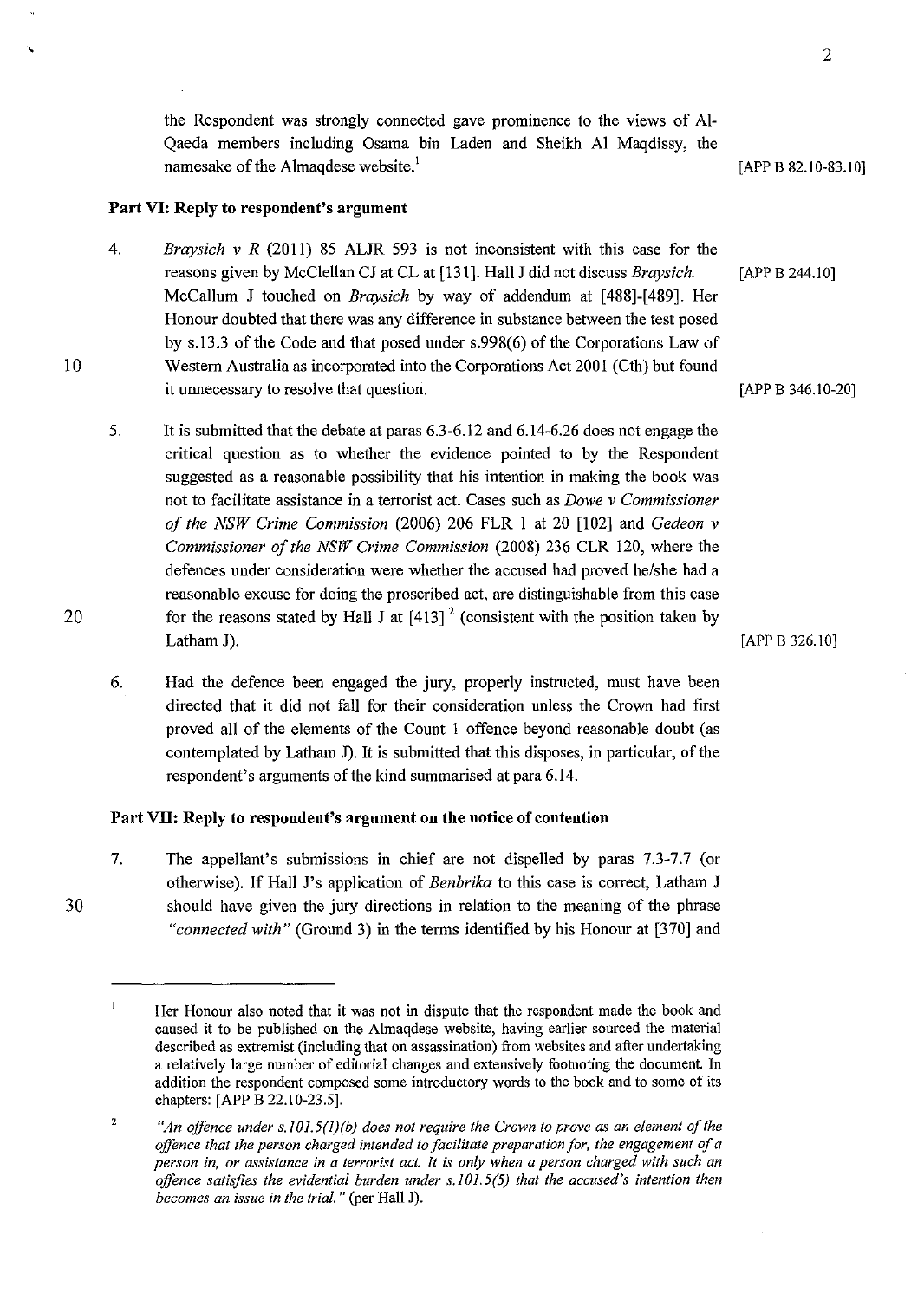|     | [374]. The directions sought from Latham J and those advocated on the<br>respondent's behalf before the CCA were fundamentally different. <sup>3</sup>                                                                                                                                                                                                                                                                                                                                                                                                                                                                                                                                                                                                                                                                                                                                                                                                                             | [APP B 311.20<br>$-312.40$ ]                                |
|-----|------------------------------------------------------------------------------------------------------------------------------------------------------------------------------------------------------------------------------------------------------------------------------------------------------------------------------------------------------------------------------------------------------------------------------------------------------------------------------------------------------------------------------------------------------------------------------------------------------------------------------------------------------------------------------------------------------------------------------------------------------------------------------------------------------------------------------------------------------------------------------------------------------------------------------------------------------------------------------------|-------------------------------------------------------------|
| 8.  | McClellan CJ at CL correctly identified the initial question as whether the trial<br>judge was required to direct the jury that more than a remote or tenuous<br>connection between the book and the relevant assistance was required: at [87].<br>Having addressed at [89] the significance of the events leading to the enactment<br>of Part 5.3 of the Code <sup>4</sup> , his Honour then correctly identified the next question as<br>not whether the words "connected with" give rise to ambiguity, but whether the<br>words "the document is connected with  assistance in a terrorist act" give rise                                                                                                                                                                                                                                                                                                                                                                       | [APP B 230.50]                                              |
|     | to ambiguity: at [91]. His Honour further correctly determined that the words<br>"connected with" are ordinary words requiring no judicial gloss: at [93].<br>Although McCallum J's reasons are differently expressed it is plain that her<br>Honour was of the view that a judicial gloss should not be added to the words of                                                                                                                                                                                                                                                                                                                                                                                                                                                                                                                                                                                                                                                     | [APP B 232.30]<br>[APP B 232.40]<br>[APP B 338.20           |
|     | the offence creating provision: at [459] and [465].                                                                                                                                                                                                                                                                                                                                                                                                                                                                                                                                                                                                                                                                                                                                                                                                                                                                                                                                | & 340.10]                                                   |
| 9.  | McClellan CJ at CL noted the important factual distinction between this case and<br>Benbrika at [98]-[101]. Having regard to Latham J's directions as to the elements<br>of the offence <sup>5</sup> his Honour's categorisation of the Crown case at [101] is correct,<br>namely that the connection between the book and assistance in a terrorist act is to<br>be found within the book itself. On the evidence the jury was entitled to conclude<br>beyond reasonable doubt that the book described various terrorist acts, being acts<br>contemplated by the respondent himself; hence the respondent when he made a<br>document connected with assistance in a terrorist act knew of that connection.<br>Proof of a specific terrorist act was not required. As McClellan CJ at CL said at<br>[136], the connection with assistance in a terrorist act was obvious from the book<br>as was the respondent's knowledge of that connection and his intention in<br>publishing. | [APP B 234.20-<br>235.20]<br>[APP B 245.40]                 |
| 10. | So far as concerns <i>Benbrika</i> the position in the CCA is that McClellan CJ at CL<br>appears broadly to have accepted it except for the placing of a gloss upon the<br>words creating the offence: see [96]-[97] and [104]. Hall J found similar<br>reasoning to that in Benbrika was to be applied in the interpretation of<br>s.101.5(1)(b): at $[104]$ . McCallum J disagreed with the conclusion set out at $[315]$<br>in Benbrika for the reasons given by her Honour at [459]-[461]. Both<br>McClellan CJ at CL and McCallum J disagreed with Hall J that a document<br>cannot be said to satisfy the requirement that it be "connected with  assistance<br>in a terrorist act" within the meaning of s.101.5 unless requirements such as                                                                                                                                                                                                                                | [APP B 234.10<br>& 236.10]<br>[APP B 303.50]<br>[APP B 338] |
|     | those identified in Benbrika at [315] are satisfied. The appellant submits that the<br>of the majority in the CCA should be upheld and further that McClellan CJ at CL                                                                                                                                                                                                                                                                                                                                                                                                                                                                                                                                                                                                                                                                                                                                                                                                             | [APP B 339.10]                                              |

<sup>3</sup>  Understandably, as the respondent's position was the trial judge and the CCA should have adopted the meaning of the phrase *"connected with"* as decided in *R v Zafar* [2008] QB 810, a proposition rejected in *Benbrika.* See also McClellan CJ at CL at [64]-[68]: App B 225-6.

 $\hat{\mathcal{A}}$ 

·.

10

20

30

 $\ddot{\phantom{0}}$ 

3

<sup>4</sup>  Including that Part 5.3 was intended to operate expansively.

*<sup>5</sup>*  Particularly (e)(i)-(v) reproduced at AB 3-4.